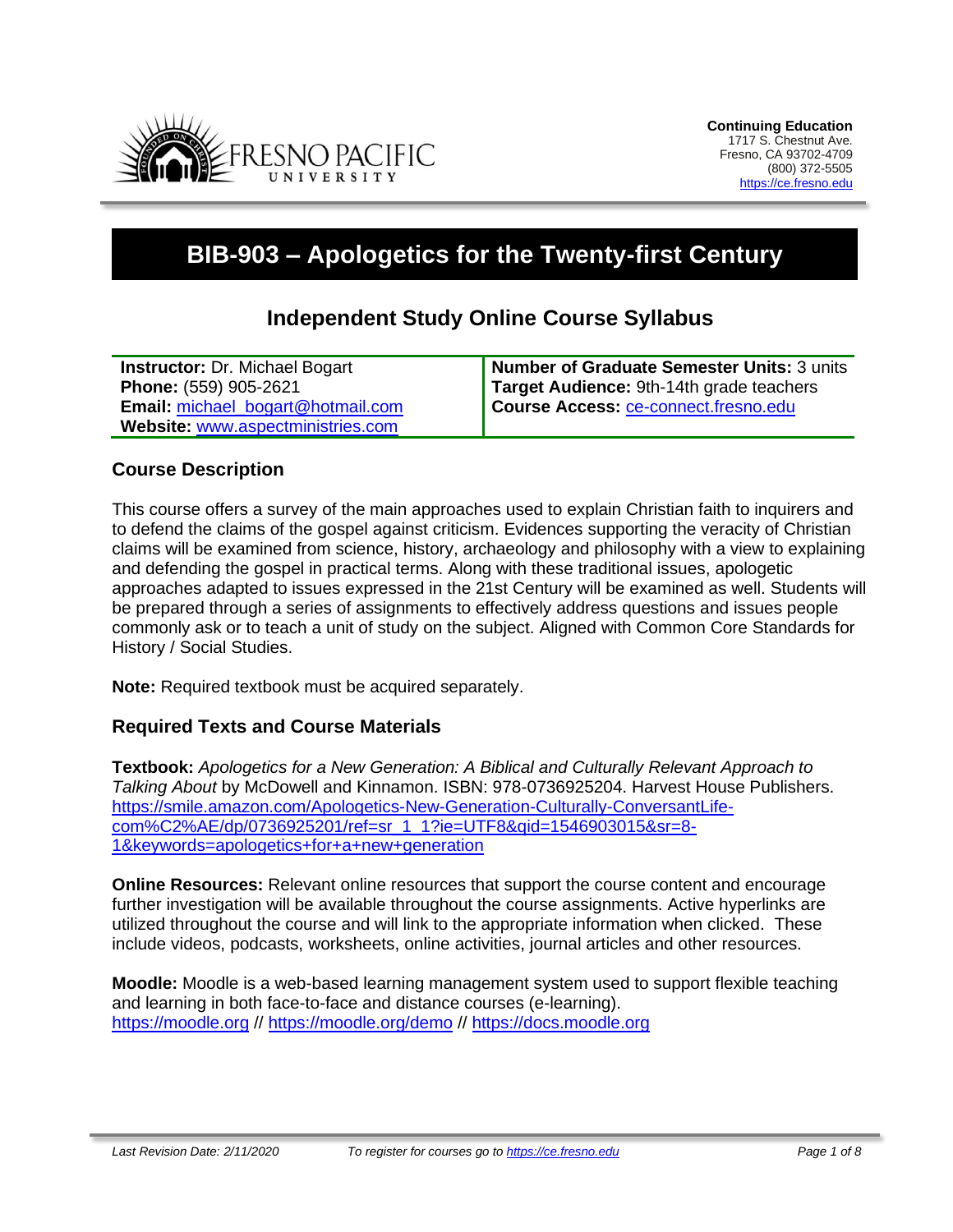# **Course Dates**

Self-paced; students may enroll at any time and take up to one year, from the date of registration, to complete assignments. Students may complete assignments in no less than three weeks for a 3 unit course (one week per unit).

## **National Standards Addressed in This Course**

#### **National Board for Professional Teaching Standards (NBPTS)**

[\(http://www.nbpts.org/standards-five-core-propositions/\)](http://www.nbpts.org/standards-five-core-propositions/)

First published in 1989 and updated in 2016, *[What Teachers Should Know and Be Able to Do](http://www.accomplishedteacher.org/)* articulates the National Board's Five Core Propositions for teaching. The Five Core Propositions comparable to medicine's Hippocratic Oath — set forth the profession's vision for accomplished teaching. Together, the propositions form the basis of all National Board Standards and the foundation for National Board Certification. Course assignments have been designed so students can demonstrate excellence against these professional teaching standards whenever possible.

- Proposition 1: Teachers are committed to students and their learning
- Proposition 2: Teachers know the subject they teach and how to teach those subjects to students
- Proposition 3: Teachers are responsible for managing and monitoring student learning
- Proposition 4: Teachers think systematically about their practice and learn from experience
- Proposition 5: Teachers are members of learning communities

#### **NCSS Social Studies Standards** [\(http://www.socialstudies.org/standards/teacherstandards\)](http://www.socialstudies.org/standards/teacherstandards)

- Culture
- Time, Continuity and Change
- People Places and Environments
- Individual Development and Identity

# **Continuing Education Program Student Learning Outcomes**

| CE <sub>1</sub> | Demonstrate proficient written communication by articulating a clear focus,<br>synthesizing arguments, and utilizing standard formats in order to inform and<br>persuade others, and present information applicable to targeted use.                                    |
|-----------------|-------------------------------------------------------------------------------------------------------------------------------------------------------------------------------------------------------------------------------------------------------------------------|
| CE <sub>2</sub> | Demonstrate comprehension of content-specific knowledge and the ability to apply it<br>in theoretical, personal, professional, or societal contexts.                                                                                                                    |
| CE <sub>3</sub> | Reflect on their personal and professional growth and provide evidence of how such<br>reflection is utilized to manage personal and professional improvement.                                                                                                           |
| CE <sub>4</sub> | Apply critical thinking competencies by generating probing questions, recognizing<br>underlying assumptions, interpreting and evaluating relevant information, and<br>applying their understandings to the professional setting.                                        |
| CE <sub>5</sub> | Reflect on values that inspire high standards of professional and ethical behavior as<br>they pursue excellence in applying new learning to their chosen field.                                                                                                         |
| CE <sub>6</sub> | Identify information needed in order to fully understand a topic or task, organize that<br>information, identify the best sources of information for a given enquiry, locate and<br>critically evaluate sources, and accurately and effectively share that information. |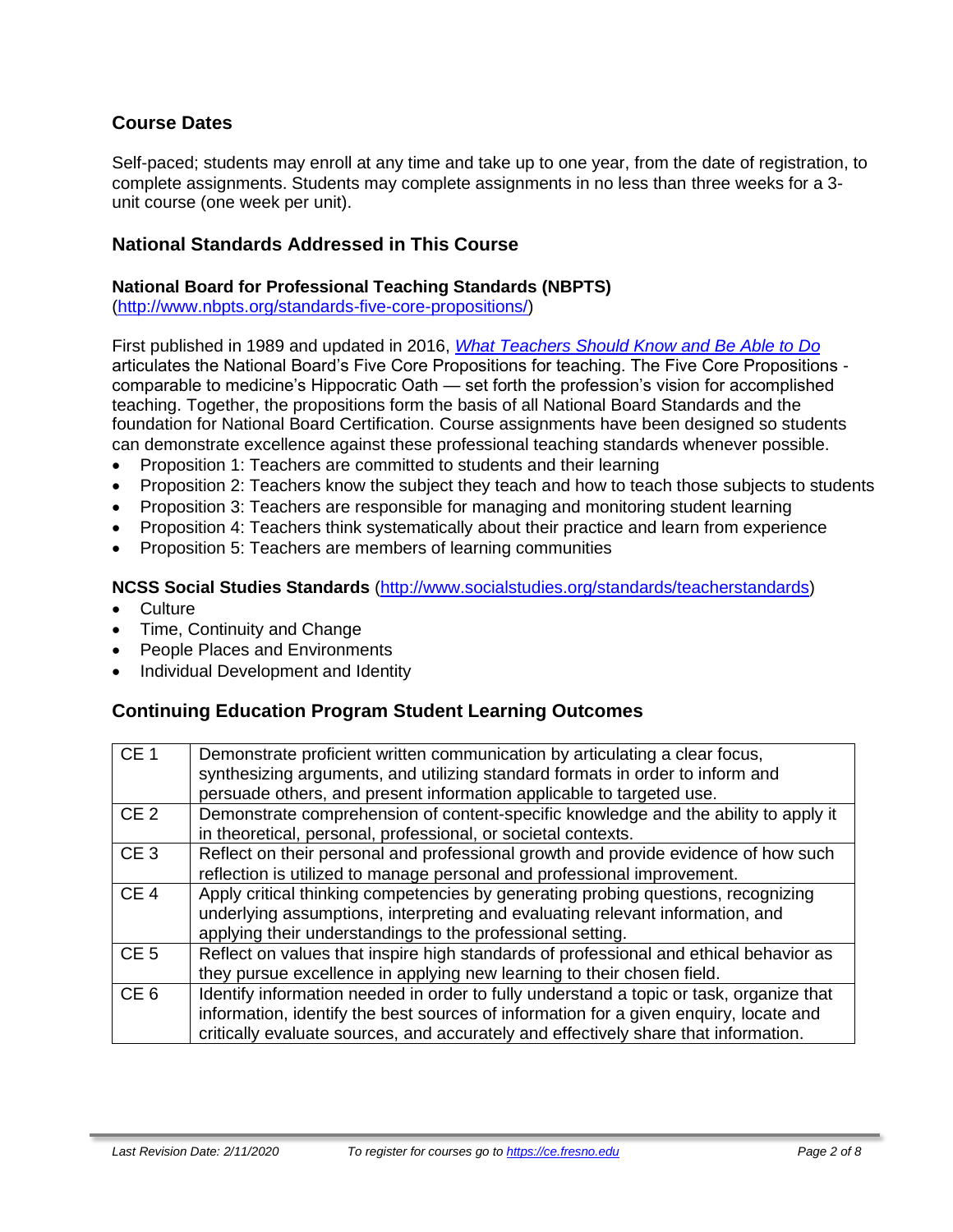# **Student Learning Outcomes (SLOs) for This Course**

|    | <b>Student Learning Outcomes for This Course</b><br>By the end of this course student will be able to:                                                                          | <b>National Standards</b><br><b>Addressed in This</b><br>Course*                                                                     | <b>Continuing</b><br><b>Education Program</b><br><b>Student Learning</b><br><b>Outcomes</b><br>Addressed** |
|----|---------------------------------------------------------------------------------------------------------------------------------------------------------------------------------|--------------------------------------------------------------------------------------------------------------------------------------|------------------------------------------------------------------------------------------------------------|
| 1. | Students will be able to identify and discuss<br>major questions people have about Christian<br>faith in the 21st century through readings<br>and written assignments           | <b>NCSS Social Studies</b><br>Standard 1: Culture<br>and Cultural Diversity                                                          | CE 1, 3                                                                                                    |
| 2. | Students will become familiar the methods<br>that have been effectively used in the past<br>by Christians to explain and persuade others<br>of the truth of the Christian faith | <b>NCSS Social Studies</b><br>Standard 2: Time,<br>Continuity and<br>Change                                                          | CE 2,4                                                                                                     |
| 3. | Students will be able to select appropriate<br>apologetic approaches for use when<br>encountering specific questions and matters<br>of controversy related to Christian faith.  | <b>NCSS Social Studies</b><br>Standard 1: Culture<br>and Cultural Diversity<br>and Standard 3:<br>People Places and<br>Environments. | CE 1, 2,4                                                                                                  |
|    | 4. Students will be able to prepare and teach a<br>unit or series of lessons related to explaining<br>Christian faith.                                                          | <b>NCSS Social Studies</b><br>Standard 4: Individual<br>development and<br>Identity                                                  | CE 5, 6                                                                                                    |
| 5. | Students will be able to read the Bible with a<br>more informed appreciation and faith and will<br>be prepared to experience a deeper level of<br>dependence upon God.          | <b>NCSS Social Studies</b><br>Standard 4: Individual<br>development and<br>Identity                                                  | CE 3, 5                                                                                                    |

\* Please refer to the section on **National Standards Addressed in This Course**

\*\* Please refer to the section on **Continuing Education Program Student Learning Outcomes**

# **Topics, Assignments, and Activities**

| <b>Module</b><br><b>Module Title</b> | <b>Module Assignments and Activities</b> | <b>Points</b><br><b>Possible</b><br>for Each<br><b>Assignment</b> |
|--------------------------------------|------------------------------------------|-------------------------------------------------------------------|
| <b>Welcome Module</b>                | Introduction video<br>$\bullet$          |                                                                   |
|                                      | <b>Course Syllabus</b>                   |                                                                   |
|                                      | <b>Introduce Yourself Forum</b>          |                                                                   |
|                                      | <b>Moodle Online Tutorial</b>            |                                                                   |
| Module $1 -$                         | Self-Introduction<br>$\bullet$           | 20 pts                                                            |
| Approaches to                        | <b>Voiced Presentation</b>               |                                                                   |
| Apologetics                          | Quiz                                     | 40 pts                                                            |
|                                      | Essay 1                                  | 50 pts                                                            |
|                                      | Discussion 1                             | 40 pts                                                            |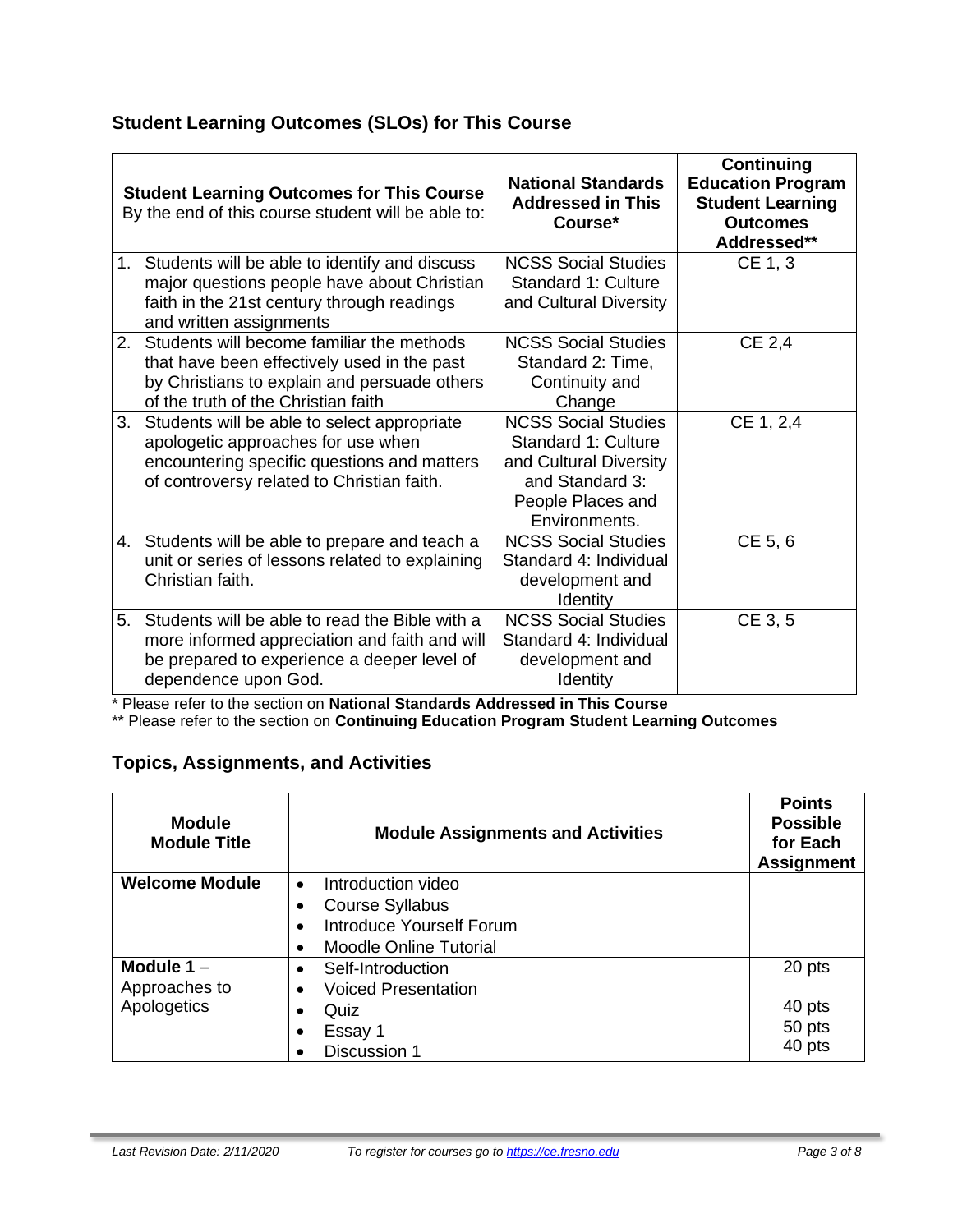| Module $2 -$                                           | <b>Voiced Presentation</b><br>$\bullet$         |          |
|--------------------------------------------------------|-------------------------------------------------|----------|
| The Reliability of the                                 | Quiz<br>$\bullet$                               | 40 pts   |
| <b>Bible</b>                                           | Essay 2<br>$\bullet$                            | 50 pts   |
| Module $3 -$                                           | <b>Voiced Presentation</b><br>$\bullet$         |          |
| Evil and the Justice                                   | Quiz<br>$\bullet$                               | 40 pts   |
| of God                                                 | Essay 3<br>$\bullet$                            | 50 pts   |
| Module $4-$                                            | <b>Voiced Presentation</b><br>$\bullet$         |          |
| The Identity of Jesus                                  | Quiz                                            | 40 pts   |
|                                                        | Essay 4<br>$\bullet$                            | 50 pts   |
|                                                        | Discussion 2<br>$\bullet$                       | 40 pts   |
| Module $5-$                                            | <b>Voiced Presentation</b><br>$\bullet$         |          |
| The Credibility of                                     | Quiz<br>$\bullet$                               | 40 pts   |
| <b>Christians</b>                                      | Apologetics Issue Assignment<br>٠               | 50 pts   |
| Module $6-$<br><b>Voiced Presentation</b><br>$\bullet$ |                                                 |          |
| Science and Faith                                      | Quiz<br>$\bullet$                               | 40 pts   |
|                                                        | Apologetics Issue Assignment<br>$\bullet$       | 50 pts   |
|                                                        | <b>Lesson Plan</b><br>$\bullet$                 | 70 pts   |
| Module $7-$                                            | <b>Voiced PowerPoint</b><br>$\bullet$           |          |
| History and                                            | Quiz<br>$\bullet$                               | 40 pts   |
| Archeology                                             | Apologetics Issue Assignment                    | 50 pts   |
|                                                        | Discussion 3<br>$\bullet$                       | 40 pts   |
| Module $8-$                                            | <b>Voiced PowerPoint</b><br>$\bullet$           |          |
| Postmodernism and                                      | Quiz<br>$\bullet$                               | 40 pts   |
| Skepticism                                             | Apologetics Issue Assignment<br>$\bullet$       | 50 pts   |
|                                                        | <b>Field Report</b><br>$\bullet$                | 70 pts   |
| Course Wrap-up-                                        | <b>Final Reflection Forum</b><br>$\bullet$      |          |
| Grading and<br><b>Course Evaluation</b><br>$\bullet$   |                                                 |          |
| Evaluation                                             | <b>Course Completion Checklist</b><br>$\bullet$ |          |
|                                                        | <b>Grade Request / Transcript Request</b>       |          |
|                                                        | <b>TOTAL POINTS</b>                             | 1000 pts |

# **Grading Policies, Rubrics, and Requirements for Assignments**

#### • **Grading Policies**

- Assignments will be graded per criteria presented in the course rubrics.
- $A = 90-100\%$  and  $B = 80-89\%$ , (anything below 80% will not receive credit.)
- The discernment between an A or a B letter grade is at the discretion of the instructor based on the quality of work submitted (see course rubrics).
- Coursework falling below a B grade will be returned with further instructions.
- All assignments must be completed to receive a grade and are expected to reflect the quality that teacher-training institutions require of professional educators. If completed assignments do not meet this standard, students will be notified with further instructions from the instructor.

## **Grading Rubric**

| Grade | Percentage | <b>Description</b> | <b>Rubric</b>                                   |
|-------|------------|--------------------|-------------------------------------------------|
|       | 90-100%    | Excellent          | Meets all course / assignment requirements with |
|       |            |                    | significant evidence of subject mastery and     |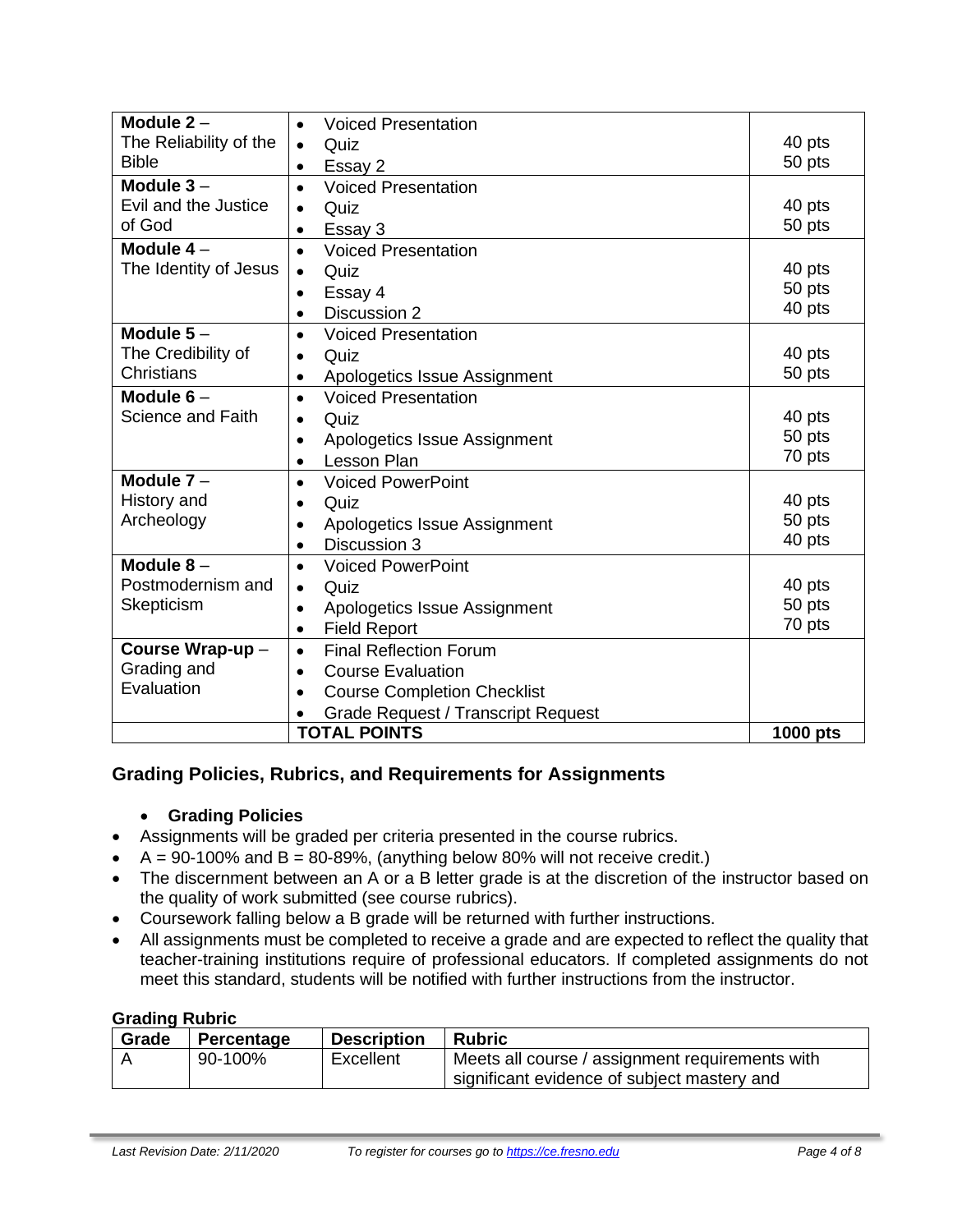|           |           |              | demonstration of excellent graduate level<br>professional development scholarship.                                                                                                              |
|-----------|-----------|--------------|-------------------------------------------------------------------------------------------------------------------------------------------------------------------------------------------------|
| B         | 80-89%    | Very Good    | Adequately meets criteria for all course/assignment<br>requirements - demonstrates subject competency<br>with very good graduate level professional<br>development scholarship.                 |
| <b>NC</b> | Below 80% | Unacceptable | Does not meet the minimum criteria for all<br>course/assignment requirements and demonstrated<br>little, if any, evidence of acceptable graduate level<br>professional development scholarship. |

#### **Writing Requirements**

- **Superior:** Writing is clear, succinct, and reflects graduate level expectations. Clearly addresses all parts of the writing task. Maintains a consistent point of view and organizational structure. Include relevant facts, details, and explanations.
- **Standard:** Writing is acceptable with very few mistakes in grammar and spelling. Addresses most parts of the writing task. Maintains a mostly consistent point of view and organizational structure. Include mostly relevant facts, details, and explanations.
- **Sub-standard:** Writing contains noticeable mistakes in grammar and spelling. Does not address all parts of the writing task. Lacks a consistent point of view and organization structure. May include marginally relevant facts, details, and explanations.

#### **Lesson Plan Requirements**

- **Superior:** Instructional goals and objectives clearly stated. Instructional strategies appropriate for learning outcome(s). Method for assessing student learning and evaluating instruction is clearly delineated and authentic. All materials necessary for student and teacher to complete lesson clearly listed.
- **Standard:** Instructional goals and objectives are stated but are not easy to understand. Some instructional strategies are appropriate for learning outcome(s). Method for assessing student learning and evaluating instruction is present. Most materials necessary for student and teacher to complete lesson are listed.
- **Sub-standard:** Instructional goals and objectives are not stated. Learners cannot tell what is expected of them. Instructional strategies are missing or strategies used are inappropriate. Method for assessing student learning and evaluating instruction is missing. Materials necessary for student and teacher to complete lesson are missing.

#### **Discussion Forum Requirements**

- **Superior:** Response was at least 1 page (3 fully developed paragraphs) in length. Thoroughly answered all the posed questions, followed all the assignment directions, proper grammar and no spelling errors. Language is clear, concise, and easy to understand. Uses terminology appropriately and is logically organized.
- **Standard:** Response was ½ to 1 page in length (2-3 fully developed paragraphs). Answered all the questions but did not provide an in-depth analysis, followed most of the assignment directions, proper grammar and no spelling errors. Language is comprehensible, but there a few passages that are difficult to understand. The organization is generally good.
- **Sub-standard:** Response was less than ½ page in length (1 paragraph). Did not answer all the required questions and/or statements or responses were superficial, vague, or unclear, did not follow the assignment directions, many grammar and spelling errors. Is adequately written, but may use some terms incorrectly; may need to be read two or more times to be understood.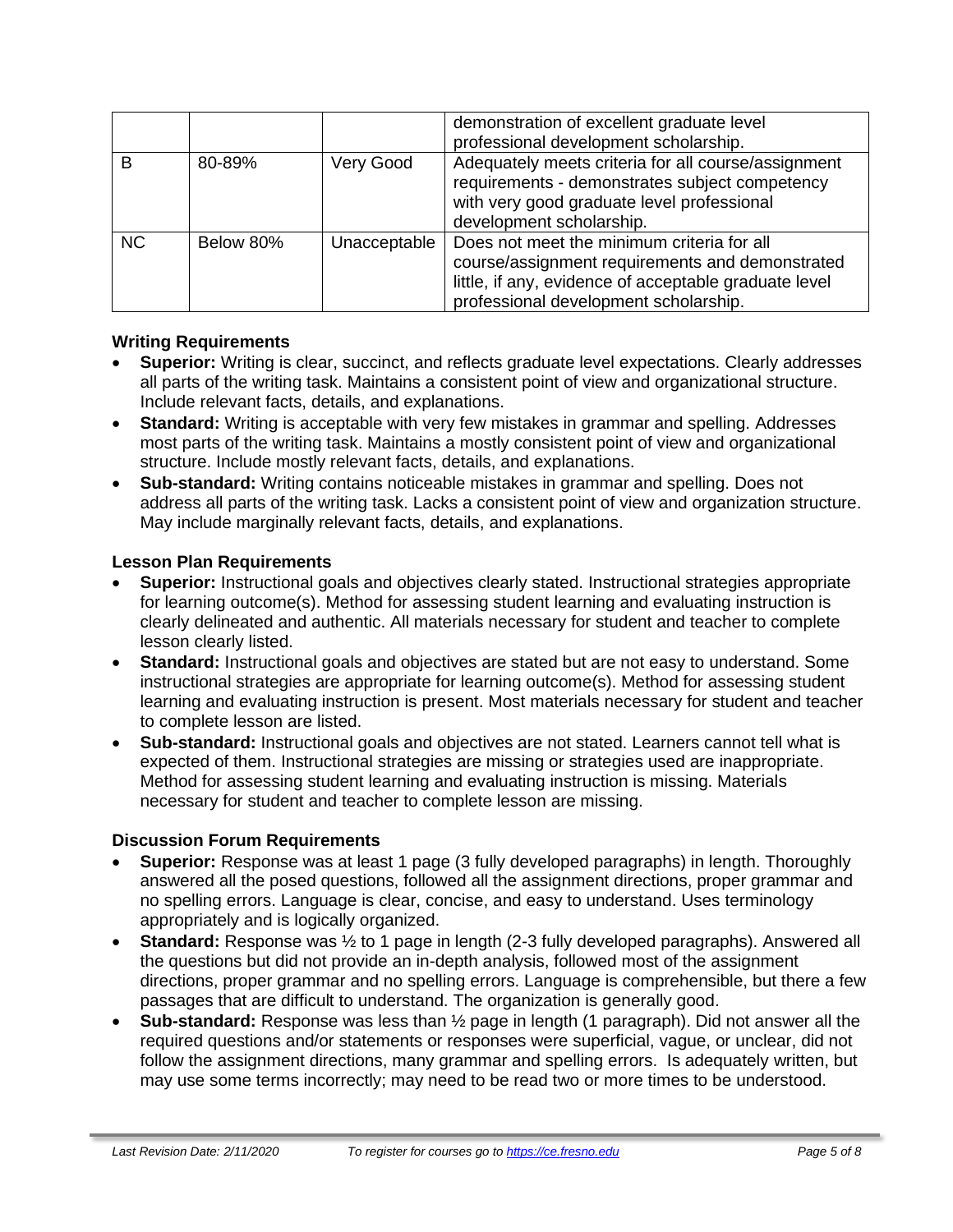# **Instructor/Student Contact Information**

Throughout the course participants will be communicating with the instructor and their classmates on a regular basis using asynchronous discussion forums. A virtual office is utilized for class questions and students are provided with instructor contact information in the event they want to make email or phone contact. In addition, students are encouraged to email or phone the instructor at any time. Students will also receive feedback on the required assignments as they are submitted.

## **Discussion Forums**

Participation is an important expectation of this course and all online courses. Online discussions promote reflection and analysis while allowing students to appreciate and evaluate positions that others express. While students may not be engaging with the same students throughout this course they will be expected to offer comments, questions, and replies to the discussion question whenever possible. The faculty role in the discussion forum is that of an observer and facilitator.

#### **Coursework Hours**

Based on the Carnegie Unit standard, a unit of graduate credit measures academic credit based on the number of hours the student is engaged in learning. This includes all time spent on the course: reading the textbook, watching videos, listening to audio lessons, researching topics, writing papers, creating projects, developing lesson plans, posting to discussion boards, etc. Coursework offered for FPU Continuing Education graduate credit adheres to 45 hours per semester unit for the 900-level courses. Therefore, a student will spend approximately 135 hours on a typical 3-unit course.

# **Services for Students with Disabilities**

Students with disabilities are eligible for reasonable accommodations in their academic work in all classes. In order to receive assistance, the student with a disability must provide the Academic Support Center with documentation, which describes the specific disability. The documentation must be from a qualified professional in the area of the disability (i.e. psychologist, physician or educational diagnostician). Students with disabilities should contact the Academic Support Center to discuss academic and other needs as soon as they are diagnosed with a disability. Once documentation is on file, arrangements for reasonable accommodations can be made. For more information and for downloadable forms, please go to [https://www.fresno.edu/students/academic](https://www.fresno.edu/students/academic-support/services-students-disabilities)[support/services-students-disabilities.](https://www.fresno.edu/students/academic-support/services-students-disabilities)

# **Plagiarism and Academic Honesty**

All people participating in the educational process at Fresno Pacific University are expected to pursue honesty and integrity in all aspects of their academic work. Academic dishonesty, including plagiarism, will be handled per the procedures set forth in the Fresno Pacific University Catalogue <https://www.fresno.edu/students/registrars-office/academic-catalogs>

# **Technology Requirements**

To successfully complete the course requirements, course participants will need Internet access, can send and receive email, know how to manage simple files in a word processing program, and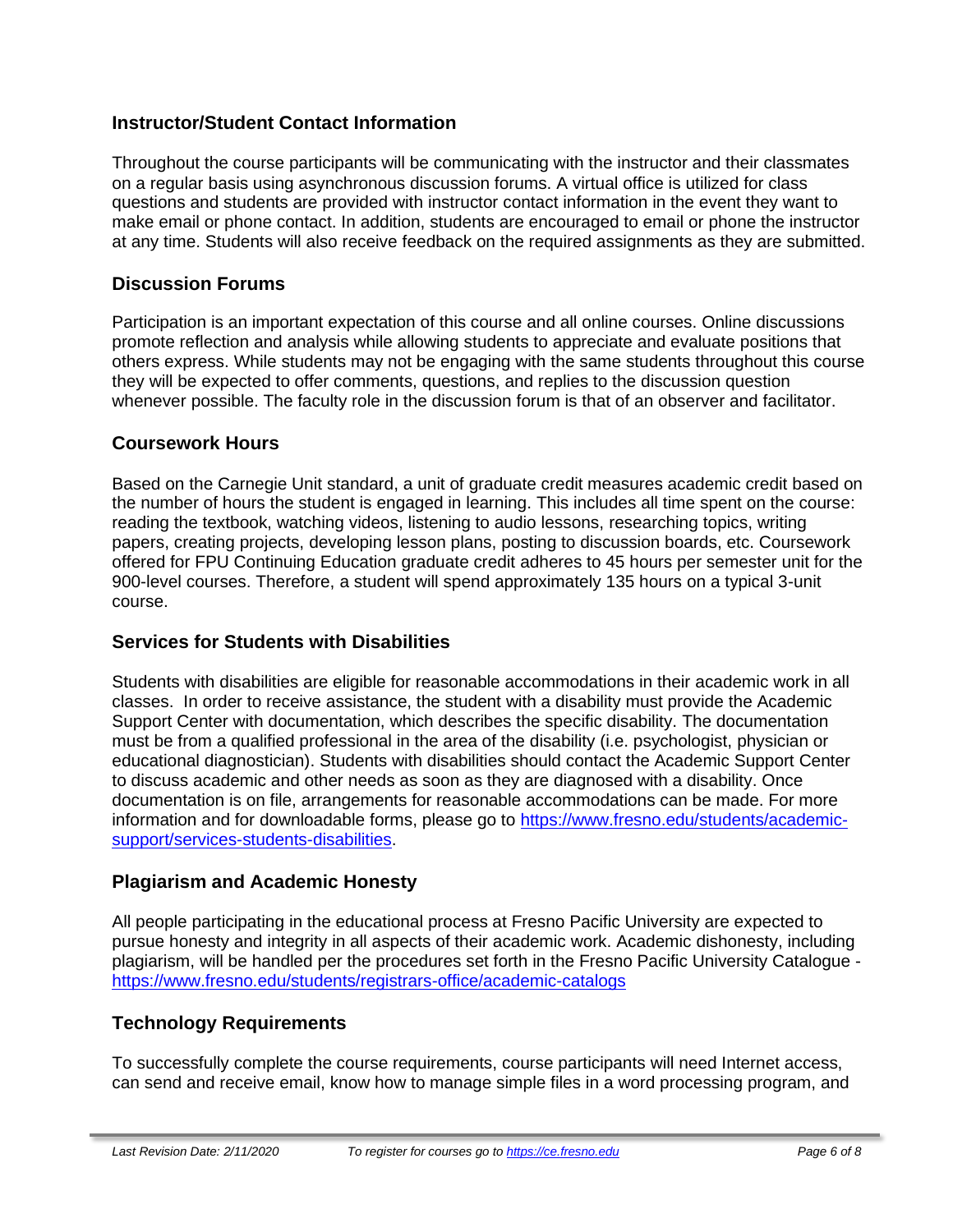have a basic understanding of the Internet. Please remember that the instructor is not able to offer technical support. If you need technical support, please contact your Internet Service Provider.

**Moodle:** This course will be delivered totally online. Moodle is a learning management system that provides students access to online resources, documents, graded assignments, quizzes, discussion forums, etc. Moodle is easy to learn and has a friendly user interface. To learn more about Moodle, go to [https://docs.moodle.org/33/en/Student\\_FAQ.](https://docs.moodle.org/33/en/Student_FAQ) There are also some student tutorials on the Center for Online Learning website at Fresno Pacific University - [https://col.fresno.edu/student.](https://col.fresno.edu/student)

**Moodle Site Login and Passwords:** Students will need to have internet access to log onto [https://ce-connect.fresno.edu.](https://ce-connect.fresno.edu/) The username and password numbers for Moodle access will be sent to you by the university using the email address you submitted at the time of registration. The instructor will then contact you with a welcome communication. If you need help with your username and password recovery, please contact the Continuing Education office at (800) 372- 5505 or (559) 453-2000 during regular office hours - Mon-Fri 8:00 am to 5:00 pm. or email them at [prof.dev@fresno.edu.](mailto:prof.dev@fresno.edu)

**Getting Help with Moodle:** If you need help with Moodle, please contact the Center for Online Learning (COL), by telephone or the website. Help by phone (559) 453-3460 is available Mon-Thurs 8:00 am to 8:00 pm and on Fridays from 8:00 am to 5:00 pm, or by filling out a "Request Services" form at [https://col.fresno.edu/contact/request-services.](https://col.fresno.edu/contact/request-services) Please identify that you are with the "School = Continuing Education".

# **Final Course Grade and Transcripts**

When all work for the course has been completed, students will need to logon to the Continuing Education website [\(https://ce.fresno.edu/my-account\)](https://ce.fresno.edu/my-account) and "Request Final Grade". Once the instructor receives the requests and submits the grade online, students may log back in to view their Final Grade Report or order transcripts online. Please allow at least two weeks for the final grade to be posted. For more information, see the Continuing Education Policies and Procedures at [https://ce.fresno.edu/ce-policies-and-procedures.](https://ce.fresno.edu/ce-policies-and-procedures)

# **University Policies and Procedures**

Students are responsible for becoming familiar with the information presented in the Academic Catalog and for knowing and observing all policies and procedures related to their participation in the university community. A summary of university policies may be found on the university website at [https://www.fresno.edu/students/registrars-office/academic-catalogs.](https://www.fresno.edu/students/registrars-office/academic-catalogs)

# **Fresno Pacific University Student Learning Outcomes**

**Student Learning Outcomes Oral Communication:** Students will *exhibit* clear, engaging, and confident oral communication – in both individual and group settings – and will critically *evaluate*  content and delivery components.

**Written Communication:** Students will *demonstrate* proficient written communication by *articulating* a clear focus, *synthesizing* arguments, and utilizing standard formats in order to *inform* and *persuade* others.

**Content Knowledge:** Students will *demonstrate* comprehension of content-specific knowledge and the ability to apply it in theoretical, personal, professional, or societal contexts.